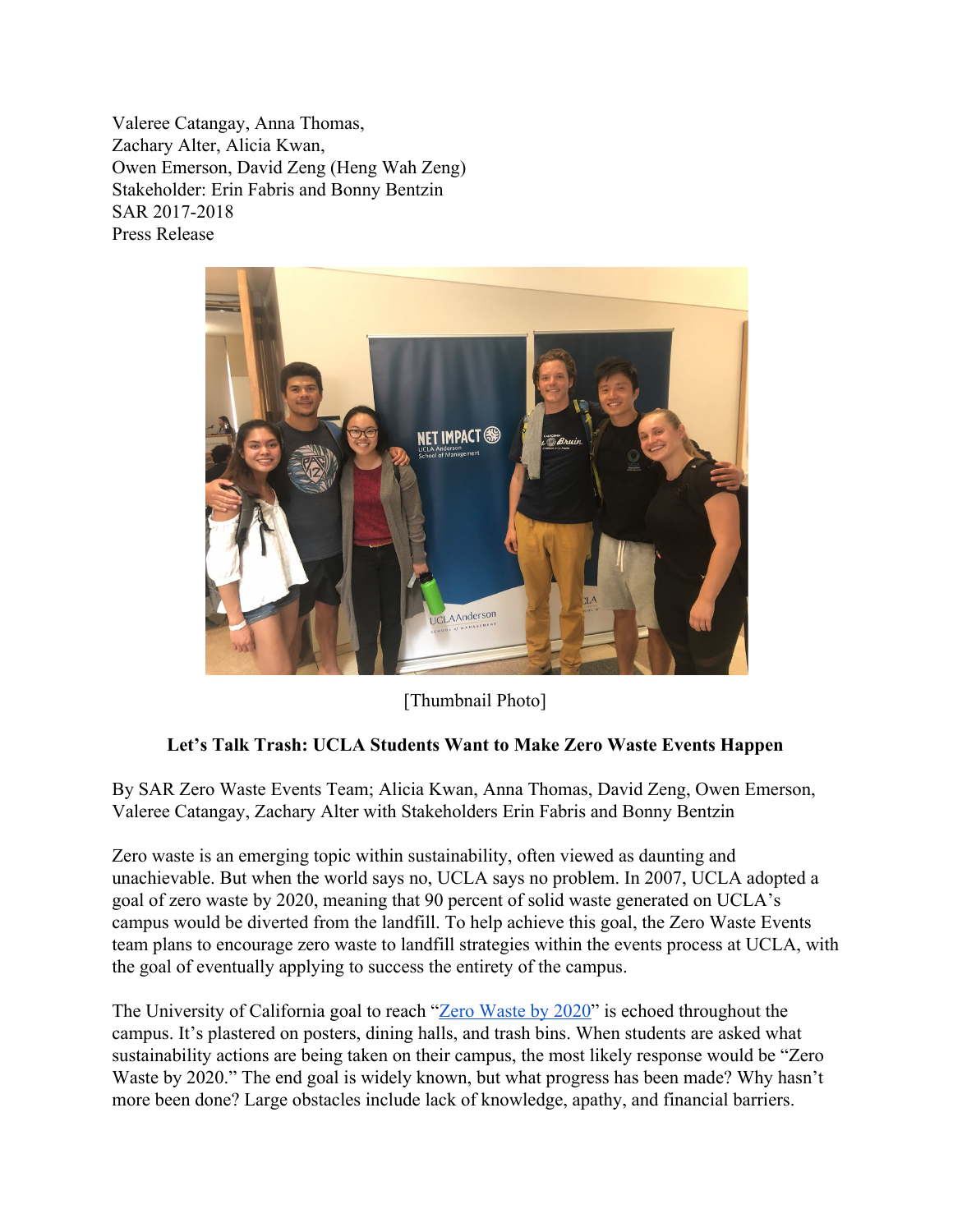Although there have been visible revisions in campus environment to reach that goal, one major untouched area that could provide a large impact is events at UCLA.

With municipal solid waste in landfill accounting for 15.4% of methane emissions (United States Environmental Protection Agency), transitioning to zero waste can make a significant difference in reducing methane emissions. Methane has a shorter atmospheric lifespan and is a much more potent greenhouse gas than  $CO_2$ ; therefore methane reduction would provide immense relief on the effects of climate change. Not only does landfill waste contribute to global climate change, but it also has [ramifications](https://sciencing.com/effects-landfills-environment-8662463.html) for human health, biodiversity loss, groundwater contamination, air pollution, and other impacts.

QUOTE: *"There is no such thing as 'away'. When we throw anything away, it must go somewhere." - Annie Leonard*

UCLA sends approximately 1.5 million pounds of waste to the landfill each year. In order to move the campus forward, zero waste events are a crucial opportunity for waste reduction. With such a large campus and so many events happening all the time - from sports games to club meetings to conferences - event waste is a huge component of UCLA's waste stream. Additionally, the public nature of events has important potential educational impacts. Through planning and implementing zero waste events, event managers, employees, and attendees will learn about sustainable practices to minimize waste and how to properly sort their waste. Ideally, these individuals will spread this information throughout their networks, reducing waste on UCLA's campus and beyond.



A lot of people can mean a lot of waste. Implementing zero waste strategies can help prevent waste outputs at large events like UCLA Bruin Day. Source: UCLA Circle K